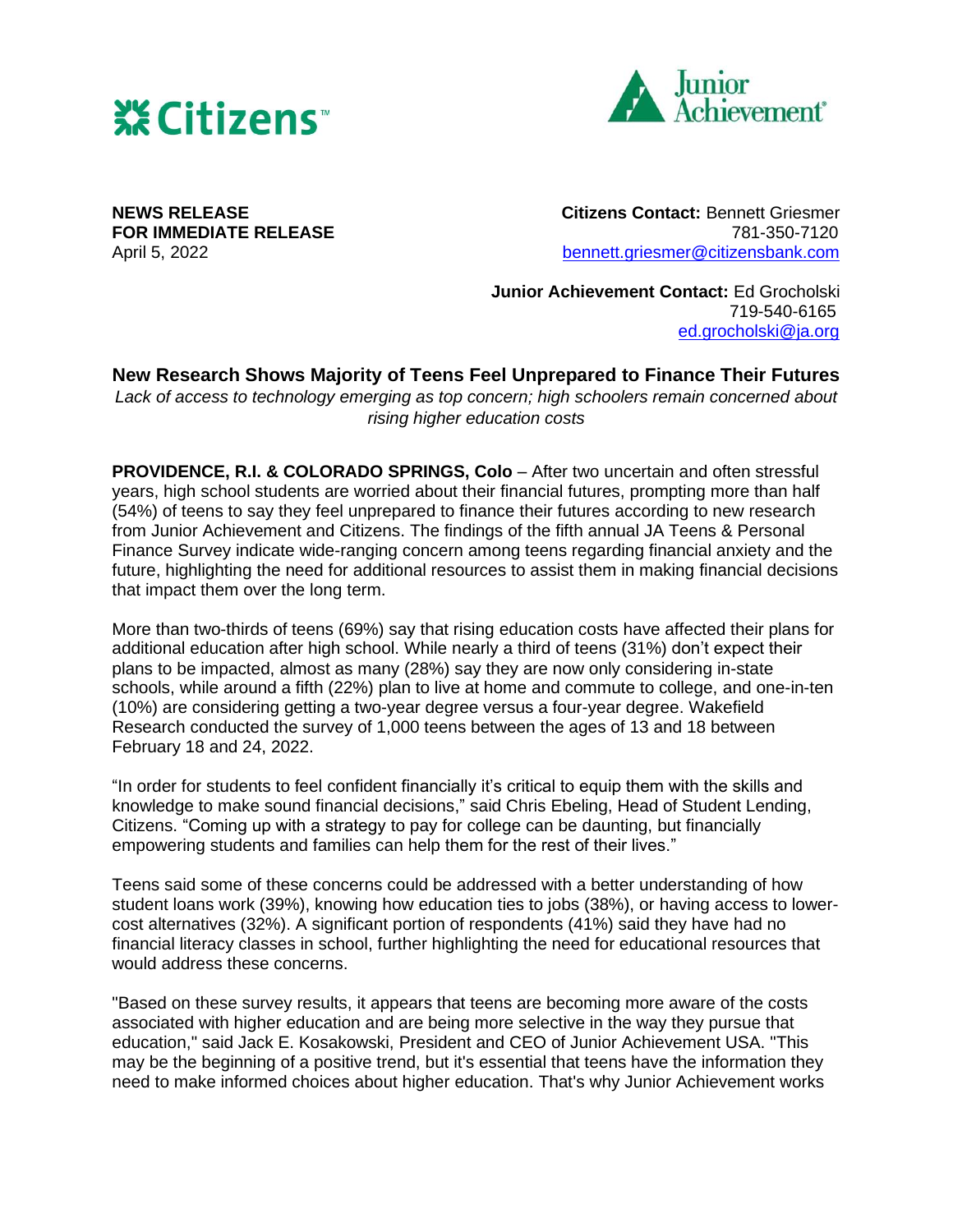with partners like Citizens to provide this type of information through our learning experiences for middle and high school students."

The digital divide became even more apparent at the outset of the pandemic, exacerbating digital literacy and technology equipment gaps. Of those teens planning to pursue a four-year degree, two-thirds (66%) expressed some level of concern about having the technology needed to complete a degree. Factors that contribute to this concern include the cost of devices (52%) and poor Wi-Fi access/connectivity (28%). This lack of access becomes an inhibitor to young people to learn, work and even go to college.

Both Junior Achievement and Citizens have prioritized the issue in their community outreach work and remain committed to supporting underserved communities through technology, education, and digital literacy initiatives to ensure that all have an opportunity to be part of the workforce of the future. Citizens' commitment to financial literacy has included partnering with Junior Achievement to support the implementation of financial literacy programs in communities where Citizens has a presence. Citizens also helped Junior Achievement enhance different implementation models, such as virtual volunteering and remote learning, in response to the COVID-19 pandemic.

Additional findings from the survey include:

- 62 percent of teens use mobile or online applications to assist with money management, compared to 48 percent from a similar survey in 2019.
- 38 percent of teens say cash is still their preferred payment method, compared to 2 percent who prefer apps.
- 57 percent of teens say their parents use cash when giving them money, down from 71 percent in 2019, while 20 percent say their parents use apps, compared to 9 percent in 2019.
- There has been a decline in the use of traditional financial tools by teens, specifically debit cards (59% today vs. 62% in 2019), credit cards (24% today vs. 30% in 2019), and checkbooks (9% today vs. 18% in 2019), over the same period.

More information and an executive summary of the survey are available at this [link.](https://jausa.ja.org/educator/opportunity/The-JA-Teens-and-Personal-Finance-Survey)

## **Survey Methodology:**

The Junior Achievement Fintech Survey was conducted by Wakefield Research (www.wakefieldresearch.com) among 1,000 nationally representative US Teens ages 13-18, between February 18th and February 24th, 2022, using an email invitation and an online survey. Data was weighted to ensure a reliable and accurate representation of U.S. teens ages 13-18.

*Results of any sample are subject to sampling variation. The magnitude of the variation is measurable and is affected by the number of interviews and the level of the percentages expressing the results. For the interviews conducted in this particular study, the chances are 95 in 100 that a survey result does not vary, plus or minus, by more than 3.1 percentage points from the result that would be obtained if interviews had been conducted with all persons in the universe represented by the sample.*

## **About Junior Achievement USA® (JA)**